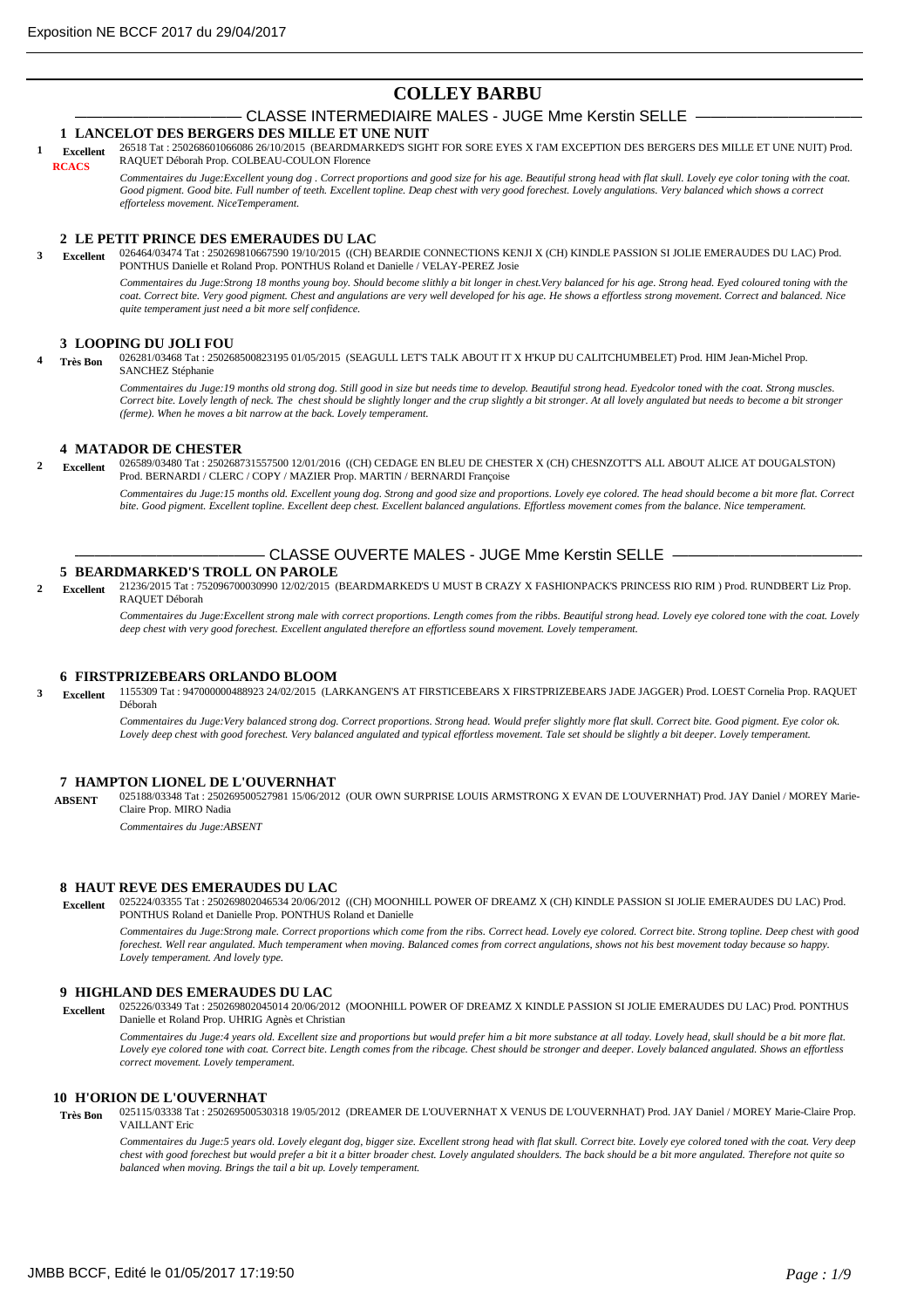### **11 IDEM DU JOLI FOU**

025444/03398 Tat : 250269802246510 07/02/2013 (OUR OWN SURPRISE LOUIS ARMSTRONG X DONUTS DU JOLI FOU) Prod. HIM Jean-Michel Prop. BRULBAULT Patrick  **Excellent**

*Commentaires du Juge:5 years old. Very strong dog with lots of substance. Strong head. Good pigment. Lovely eye color. Would prefer slightly longer neck. Very deep and strong chest. Balanced angulated when moving a bit closed in the rear but very sound. Lovely temperament.*

#### **12 IN VOGUE ISLAND GET THE SUNSHINE**

024684/03282 Tat : 250268720055066 14/04/2011 (UBAC DES MONTS DE GATINE X IN VOGUE ISLAND COME TO SEE ME) Prod. CRAIPEAU Vanessa Prop. KERVEILLANT Jean-Pierre **4 Excellent**

*Commentaires du Juge:6 years old. Lovely strong balanced dog. Correct proportions. Good head proportions. Level bite. Lovely neck and topline. Very deep chest with good forechest. Excellent angulated. Shows an effortless typical movement. Nice temperament.*

#### **13 IN VOGUE ISLAND HIGH QUALITY**

025052/03356 Tat : 250268500529146 24/01/2012 (IN VOGUE ISLAND COME TO LOOK AT ME X IN VOGUE ISLAND BRIGHT DREAM LADY) Prod. CRAIPEAU Vanessa Prop. D'ELIA Séverine **Disqualifié**

*Commentaires du Juge:5 years old. Very strong dog. Excellent proportions. The length comes from the ribs. Beautiful strong head, flat skull. Level bite. Very good pigment. Excellent topline. Very deep and strong chest with very good forechest. Very good angulated and strong effortless sound movement. Much to love on this dog but unfortunately today doens't want to be touched and nervous. Cannot be graded.*

#### **14 IRON DE CHESTER**

025508/03377 Tat : 250269604786117 02/05/2013 (FREDDIE MERCURY A KING-OF-MAGIC DE CHESTER X BACK DIAMOND DE CHESTER) Prod. BERNARDI / CLERC / COPY / MAZIER Prop. DE LOS RIOS Gilles  **Excellent**

*Commentaires du Juge:4 years old. Correct balanced very strong male. Strong head, skull should be slightly more flat. Excellent deep chest with good forechest. Strong topline. Lovely angulated shoulders. Bit to much angulated in the rear. Lot of temperament and power when moving. Would prefer he settles down a bit more when moving. Lots of temperament at all.*

### **15 JAMIROQUAI VICTORY WIND'S**

25766 Tat : 250268711116741 21/02/2014 (PHILEMON SIXTH SENSE X CIEL DE CHESTER) Prod. PAIN Jérôme / GARCIA Audrey Prop. HAECKY John et Sabine  **Très Bon**

*Commentaires du Juge:3 years old. Correct proportions but should be more masculine at all. Correct head proportions. Skull should be a bit more flat. Correct bite. Very good topline. Very good muscled. Lovely angulations. Lovely temperament but shows too much when moving.*

#### **16 JASON DES BERGERS DES MILLE ET UNE NUIT**

026071/03446 Tat : 250269802308672 18/08/2014 (FARMARENS QING OF SWEDEN X GODIVA DES BERGERS DES MILLE ET UNE NUIT) Prod. RAQUET Déborah Prop. MEULEMAN Patrick  **Excellent**

*Commentaires du Juge:2,5 years old. Very attractive dog, correct proportions but would prefer a bit more masculine at all. Lovely strong head with flat skull. Good eye color. Excellent topline. Very balanced angulated. Lovely strong chest. Shows an effortless movement when settled down. Lovely temperament.*

#### **17 JUST DO IT DE CHESTER**

025948/03448 Tat : 250268731133565 01/07/2014 (SEAGULL LET'S TALK ABOUT IT X B. COMME BARDOT DE CHESTER) Prod. BERNARDI / CLERC / COPY / MAZIER Prop. MARIE Alice *Commentaires du Juge:2,5 years old. Excellent strong male. Excellent proportions. Strong head, flat skull. Lovely eye colored tone with the coat. Excellent topline. Deep strong chest and forechest. Excellent angulated. Very sound typical movement. Nice temperament.* **1 Excellent CACS**

#### **18 JUST JEFFREY DE L'OUVERNHAT**

025886/03435 Tat : 250268600027125 19/03/2014 (OUR OWN SURPRISE LOUIS ARMSTRONG X DS DE L'OUVERNHAT) Prod. JAY Daniel / MOREY Marie-Claire Prop. VAILLANT Eric  **Très Bon**

*Commentaires du Juge:3 years old. Strong male. would prefer him a bit more balanced at all. Beautiful head. Strong with good bite. Deep chest, the length should come more from the chest. Topline not quite so strong. When moving bit close at rear. And lovely temperament.*

#### **19 LOVE YOU TO DU CALITCHUMBELET**

026231/03479 Tat : 250269606365452 29/03/2015 (SAMMARA OVER THE MOON X BREAKSEA KIND OF MAGIC) Prod. JAOUEN Michelle Prop. DESPRET Patrick  **Très Bon**

*Commentaires du Juge:2 years old. Very very strong male. Lovely proportions. Excellent head, correct bite. Nice eye color. Strong chest with good forechest. Should not put more weight on ! The neck could be a bit longer. Correct angulated shoulder. The rear should be a bit more angulated therefore not quite balanced when moving and the tail comes up bit too much. Lovely strong temperament.*

#### **20 WINSDALE ESPRESSO**

2917534 Tat : 528140000525479 18/03/2013 (SCOTTSDALE ORIGINAL X SPIRIT OF CALEDONIA VERY BRITISH) Prod. VAN WINSEN Joke Bijster Prop. NAGTZAAM Milo  **Très Bon**

*Commentaires du Juge:4 years old. Very strong male. Lots of substance. Excellent strong head with flat skull. Correct bite. Lovely eye color and good pigment. Strong deep ribcage but would prefer it slightly bit longer. Very good angulated at the front. The rear should be bit more angulated and the movement balanced but not with so much drive and the tail comes up to high. Lovely temperament.*

## CLASSE TRAVAIL MALES - JUGE Mme Kerstin SELLE -

## **21 HASHISH BLACK DU PARADIS DES COEURS TENDRES**

025059/03328 Tat : 250269604580108 19/03/2012 ((CH) EN NOIR ET BLANC DES EMERAUDES DU LAC X EH'KUME DU PARADIS DES COEURS TENDRES) Prod. PAGNIER Christine Prop. BASHTANENKO Ekaterina **1 Excellent**

*Commentaires du Juge:really lovely correct proportions dog. Strong bones but would prefer a bit more substance. Pleased head, skull should be more flat and broad. Very strong muzzle. Excellent topline, deep chest with good length. Very balanced angulations, shows effortless movement with long strides. Lovely temperament.*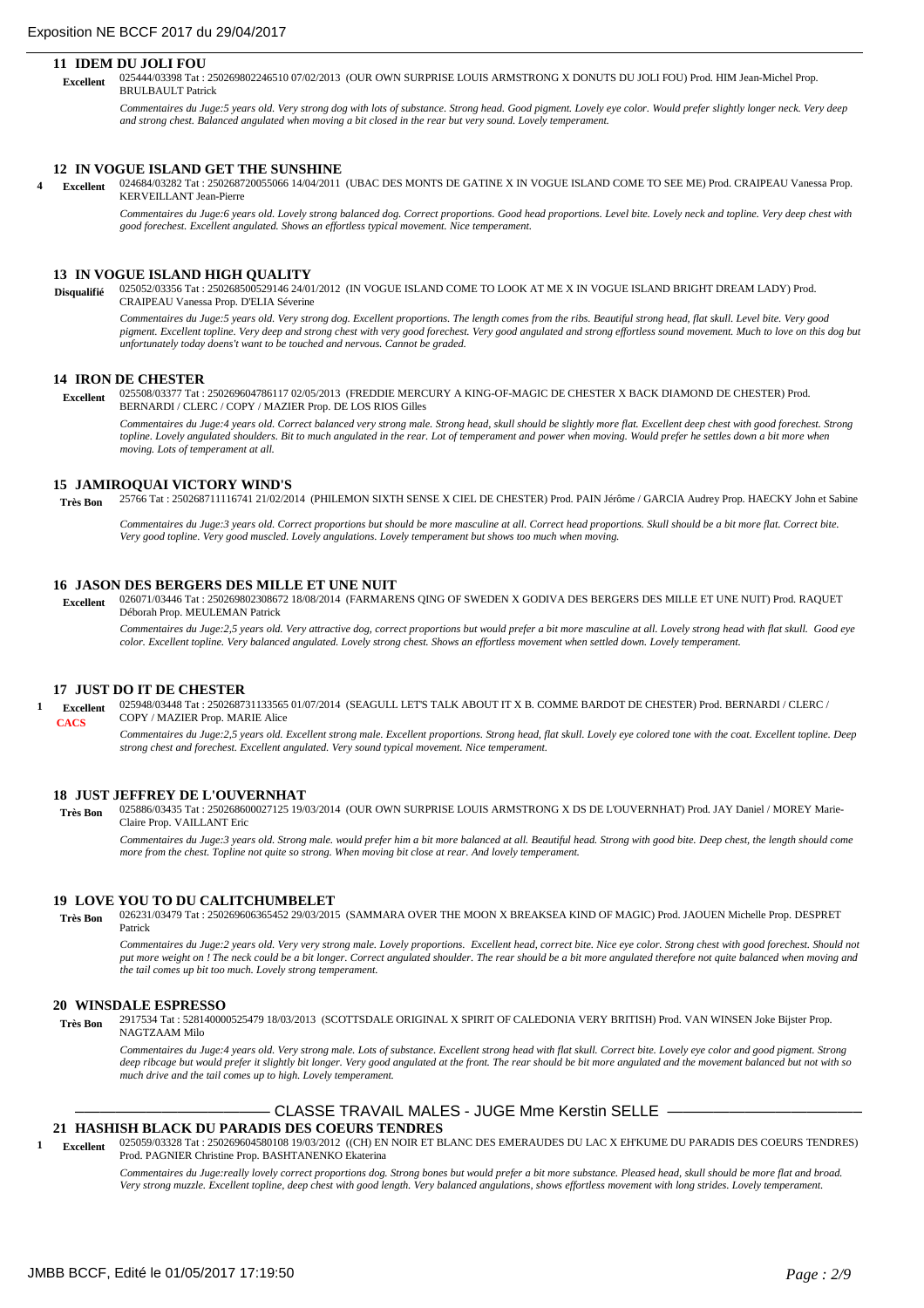## ——————————————— CLASSE CHAMPION MALES - JUGE Mme Kerstin SELLE ——————————————— **22 GREAT RETURN PAPAGENO TO FRANCE Z DOMU ETNY**

025593/03353 Tat : 985170002289885 01/10/2012 ((CH) VIVALDI DE CHESTER X (CH) DREAM ABOUT DZAMILA Z DOMU ETNY) Prod. BOLTRUKIEWICZ Dagmara Prop. TOSTIVIN René-Jacques **ABSENT**

*Commentaires du Juge:absent*

#### **23 IKAR DE CHESTER**

025642/03396 Tat : 250269604843042 17/07/2013 (CHARMING DE CHESTER X GIVENCHY DE CHESTER) Prod. BERNARDI / CLERC / COPY / MAZIER Prop. RODRIGUES Tony **1 Excellent**

*Commentaires du Juge:4 years old. Excellent, strong male. Excellent proportions. Very strong head. Lovely eye color toned with coat. Very deep chest with very good forechest. Long ribcage. Excellent angulated. Deep hocks. Shows an effortless typical movement. Nice temperment.*

**BIS T.Offenbach Champion**

#### **24 JUST A GIGOLO DE CHESTER**

025945/03437 Tat : 250268731133483 01/07/2014 (SEAGULL LET'S TALK ABOUT IT X B. COMME BARDOT DE CHESTER) Prod. BERNARDI / CLERC / COPY / MAZIER Prop. BASHTANENKO Ekaterina **2 Excellent**

*Commentaires du Juge:nearly 3 years old. Very strong. Slightly a bit long in body. Strong head would prefer a bit more flat skull. Ribcage deep enough, good forechest. Lovely neck. Very balanced angulated. Effortless movement but would prefer a bit stronger topline when moving. Lovely temperament.*

## CLASSE JEUNE MALES - JUGE Mme Kerstin SELLE -

## **25 IN VOGUE ISLAND MISTER-LAGERFELD**

26608 Tat : 250269802724840 25/03/2016 (LA-FAJA'S KING LUM BI BI X IN VOGUE ISLAND HIGH EXPECTATIONS) Prod. CRAIPEAU Vanessa Prop. BLUSSEAU-BOURCIER Jean-Marie et Christine  **Excellent**

*Commentaires du Juge:13 months old. Lovely strong young dog. Pleased head, correct bite, good pigment. Still lots in development. Lovely balanced. Strong chest with already good forechest. Lovely deep hocks, well angulated. Moved typical when settles down. Nice temperament.*

### **26 IN VOGUE ISLAND MY SWEET CRAFTSMAN**

26674 Tat : 250269802667200 05/07/2016 (SHILSTONE CRAFTSMAN X IN VOGUE ISLAND GET AT SWEET DREAM) Prod. CRAIPEAU Vanessa Prop. CRAIPEAU Vanessa **1 Excellent**

*Commentaires du Juge:9 months old. Strong young dog with excellent proportions. Lovely strong head for his age. Correct bite. Excellent topline. Very deep and strong chest with very good forechest already. Lovely angulated and much drive and reach when moving, needs just a bit settle down. Lovely temperament.*

#### **27 LINO VENTURA LOS PITCHOUS BRENSOL**

26502 Tat : 250268500985116 01/12/2015 (FREDDIE MERCURY A KING-OF-MAGIC DE CHESTER X GRAINNE DE COTTON DE L'OUVERNHAT) Prod. PROUTEAU / LANGLOIS-LEBLANC Prop. SALOMON Mathieu  **Excellent**

*Commentaires du Juge:15 months old. Good substance and strong for his age. Still in development. Chest in good depth for his age, forechest should become stronger. A bit short in neck. Very balanced angulated. Lovely effortless movement when settled down. Lovely temperament.*

## **28 LORD OF RING LOS PITCHOUS BRENSOL**

026503/03485 Tat : 250268500985175 01/12/2015 (FREDDIE MERCURY A KING-OF-MAGIC DE CHESTER X GRAINNE DE COTTON DE L'OUVERNHAT) Prod. PROUTEAU / LANGLOIS-LEBLANC Prop. ASSIE Valérie **3 Excellent**

*Commentaires du Juge:16 months old. Excellent shape, strong correct proportions. Strong head with broad flat skull. Correct bite. Excellent chest and forechest for his age. Strong topline. Lovely balanced angulated that shows a balanced movement, specially for his age. Nice temperament.*

#### **29 MILLESIME DE CHESTER**

26661 Tat : 250268731632922 12/05/2016 ((CH) IKAR DE CHESTER X (CH) VICTORY WIND'S GLENMORANGIE) Prod. BERNARDI / CLERC / COPY / MAZIER Prop. BERNARDI / CLERC / COPY  **Excellent**

*Commentaires du Juge:11 months old. Excellent proportions. Lovely head with good expression. Correct bite. Excellent topline. Chest good developped for his age. Already excellent angulations. The movement is very balanced but not so effortless at the moment because of his age. Nice temperament*

## **30 MOLTON BLUE DU DOMAINE DE GOTHAM**

26670 Tat : 250268500908771 22/04/2016 (POTTERDALE DARK DIAMOND X JOLIE MOME DE CHESTER) Prod. MARIE Alice Prop. MARIE Alice **2 Excellent**

> *Commentaires du Juge:12 montths old. Elegant young dog with correct proportions. Lovely head which need time to become a bit stronger. Correct bite. Excellent topline. Chest and angulations very well developped for his age. He shows already a sound effortless movement. Nice temperament*

#### **31 MORRISON DE CHESTER**

26793 Tat : 250268731599805 20/06/2016 ((CH) SEAUGULL LET'S TALK ABOUT IT X IMAGE DE CHESTER) Prod. BERNARDI / CLERC / COPY / MAZIER Prop. PETIT Anne **4 Excellent**

*Commentaires du Juge:10 months old. Lovely strong yound male. Correct proportions for his age. Very strong head for his age, correct bite, lovely dark eyes. Strong excellent topline. Chest and angulations are very well developped already. In movement very balanced and effortless. Nice temperament.*

#### **32 MURPHY BLUE DU PARADIS DES COEURS TENDRES**

26676 Tat : 250269606703616 27/06/2016 ((CH) SEAGULL LET'S TALK ABOUT IT X (CH) VICTORY WIND'S JESSIE J) Prod. PAGNIER Christine Prop. TARDIF Christian  **Excellent**

*Commentaires du Juge:10 months old. Still much in development but lovely in size and proportions for his age. Head in correct size and masculine for his age. Chest still needs to become stronger. Strong correct topline. Already very balanced angulated. Good movement for his age when settled down. Lots of temperament.*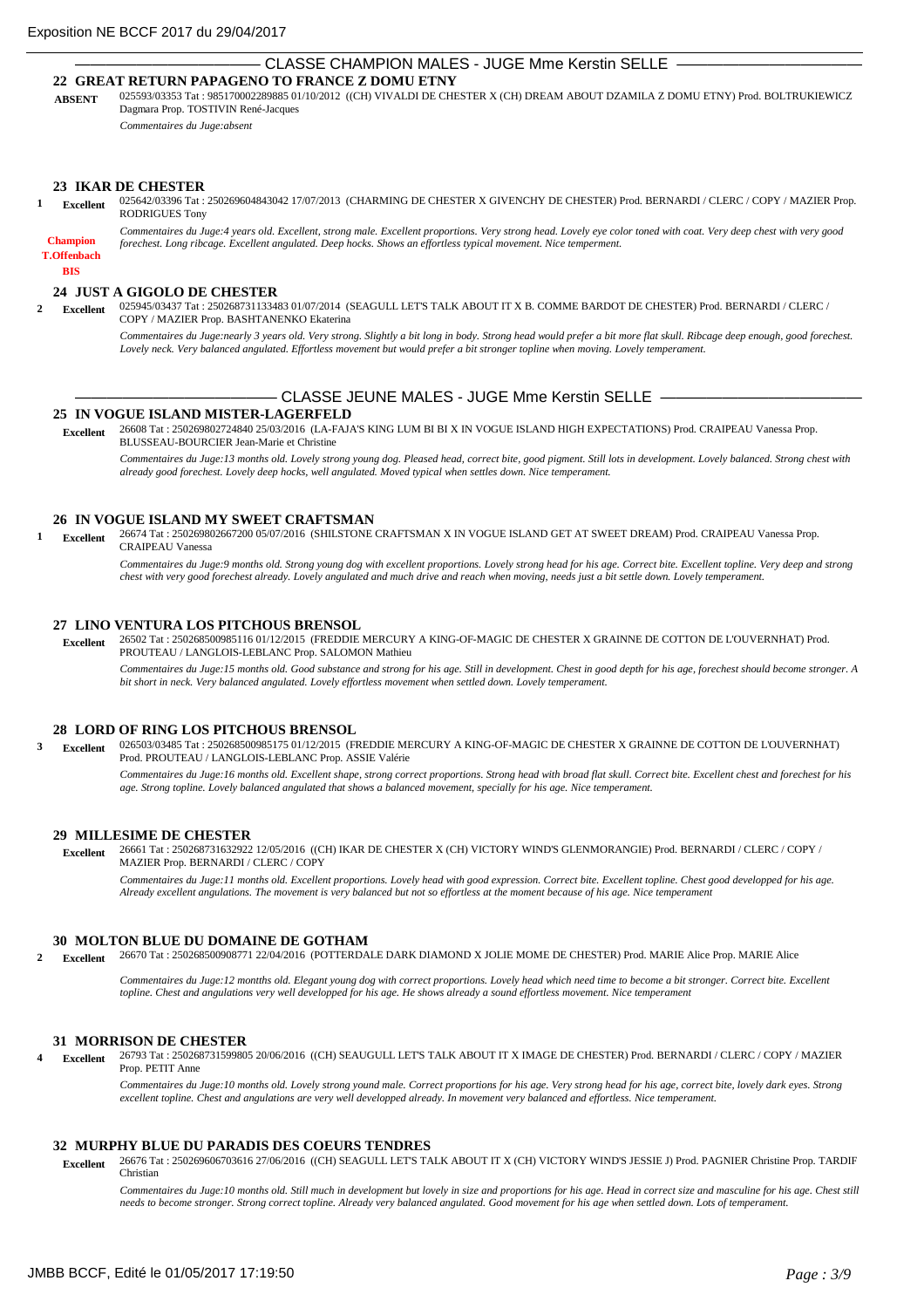# CLASSE PUPPY MALES - JUGE Mme Kerstin SELLE

## **33 MILKY WAY RIVER DU CALITCHUMBELET**

26716 Tat : 250269606784533 12/08/2016 ((CH) SAMMARA OVER THE MOON X (CH) HOPE AND DREAMS DU CALITCHUMBELET) Prod. JAOUEN Michelle **2 Très Prom** Prop. JAOUEN Michelle

*Commentaires du Juge:lovely puppy in a good size already for his age. Beautiful head, very strong already, correct bite. Good piment and lovely eye color. Very strong made and balanced. Very good chest for his age. Lovely deep hocks. Moved really lovely already. Nice temperament.*

## **34 MONTS ET MERVEILLES DES EMERAUDES DU LAC**

26760 Tat : 250269812083150 08/08/2016 ((CH) SHILSTONE CRAFTSMAN X (CH) HEIDI DES EMERAUDES DU LAC) Prod. PONTHUS Danielle et Roland Prop. **1 Très Prom** PONTHUS Roland et Danielle

**Puppy**

**Espoir**

*Commentaires du Juge:8 months old. Very well developped for his age in length and proportions. Lovely head with good size for his body. Already excellent in topline and very deep long chest with very good forechest. Well angulated and moves very sound when settled down. Nice temperament*

CLASSE VETERAN MALES - JUGE Mme Kerstin SELLE -

## **35 BYRON DES EMERAUDES DU LAC**

22318 Tat : 250269800908960 03/09/2006 (POTTERDALE AUDITION FOR PATTISHAWL X R'DU TEMPS DE CHESTER) Prod. PONTHUS Danielle et Roland Prop. GUILLAUBEZ-DEHOUCK Sylvie **2 Excellent**

> *Commentaires du Juge:10,5 years old. A bit strong a very elegant dog. Lovely head and expressions. Presented in very good conditions. Lovely deep chest, good forechest. Lovely angulations. He enjoys to stay and shows a free balanced movement. Because of his age he is already a bit loose in legs and the top line is not quite so strong. Really nice temperament.*

## **36 DIDDLEY DE L'OUVERNHAT**

023024/03121 Tat : 250269200173535 11/02/2008 (RENOIR DE L'OUVERNHAT X U'NOUT DE L'OUVERNHAT) Prod. JAY Daniel / MOREY Marie-Claire Prop. D'ELIA Séverine **1 Excellent**

*Commentaires du Juge:9 years old. Lovely strong body with muscles and lots of temperament today. Beautiful head, broad, flat skull. Strong big chest. Still very good strong topline. Well angulated and sound on the move with lots of power. Lovely temperament.*

## **37 ELLINGTON DUKE DE CHESTER**

023605/03176 Tat : 250269602665349 20/04/2009 ((CH) CHARMING DE CHESTER X (CH) SAMANTHA DE CHESTER) Prod. BERNARDI J.-P. / JEANNIN R. / CLERC T. Prop. PETIT Anne **ABSENT**

*Commentaires du Juge:absent*

## CLASSE NE CONCOURANT PAS MALES - JUGE Mme Kerstin SELLE —

# **38 EH JOE DES BERGERS DES MILLE ET UNE NUIT**

023822/03194 Tat : 250268500201939 12/05/2009 (LA-FAJA'S DIAMOND BROWN EXCLUSIVE X BAGDAD DES BERGERS DES MILLE ET UNE NUIT) Prod. RAQUET Déborah Prop. MEULEMAN Patrick

*Commentaires du Juge:*

#### **39 FARES DES BERGERS DES MILLE ET UNE NUIT**

024273/03236 Tat : 250268500362132 09/05/2010 (LA-FAJA'S DIAMOND BROWN EXCLUSIVE X BAGDAD DES BERGERS DES MILLE ET UNE NUIT) Prod. RAQUET Déborah Prop. MEULEMAN Patrick *Commentaires du Juge:*

#### **40 IN VOGUE ISLAND ENJOY LOOKING AT ME**

23682 Tat : 250269700299684 14/06/2009 (IN VOGUE ISLAND COME TO LOOK AT ME X IN VOGUE ISLAND BEWITCHING MADISSON) Prod. CRAIPEAU Vanessa Prop. KERVEILLANT Jean-Pierre *Commentaires du Juge:*

CLASSE INTERMEDIAIRE FEMELLES - JUGE Mme Sue O'BRIEN -

## **41 LEGENDE D'AUTOMNE DE LA PLANETE DE YODA**

026552/04316 Tat : 250269802628682 28/10/2015 (HARIBO DE LA PLANETE DE YODA X JOLLY (DITE JOLIE MOME) DU MOULIN DE L'AURAY) Prod. FLOGNY-POITOU Sylvie Prop. LESBACHES Marie-Jo et Jean-Lou **1 Excellent**

> *Commentaires du Juge:18 months. Pale slate bitch. Nice proportions. Correct bite. Good pigmentation. Eyes toning to coat. Correct head. Good upper harm. Correct rib. Well angulated rear. Not at all settled here today and therefore showing in her movement.*

## **42 L'ETOILE NOIRE D'AMOUR DE LA PLANETE DE YODA**

26550 Tat : 250269802628820 28/10/2015 (HARIBO DE LA PLANETE DE YODA X JOLLY (DITE JOLIE MOME) DU MOULIN DE L'AURAY) Prod. FLOGNY-POITOU Sylvie Prop. FLOGNY-POITOU Sylvie **2 Excellent**

*Commentaires du Juge:18 month. Slate bitch. Correct bite. Good pigmentation. Correct lay of shoulder. I would prefer her longer and deeper in rib. She is a little short in length for my taste. Correct rear balancing with her front angulation.*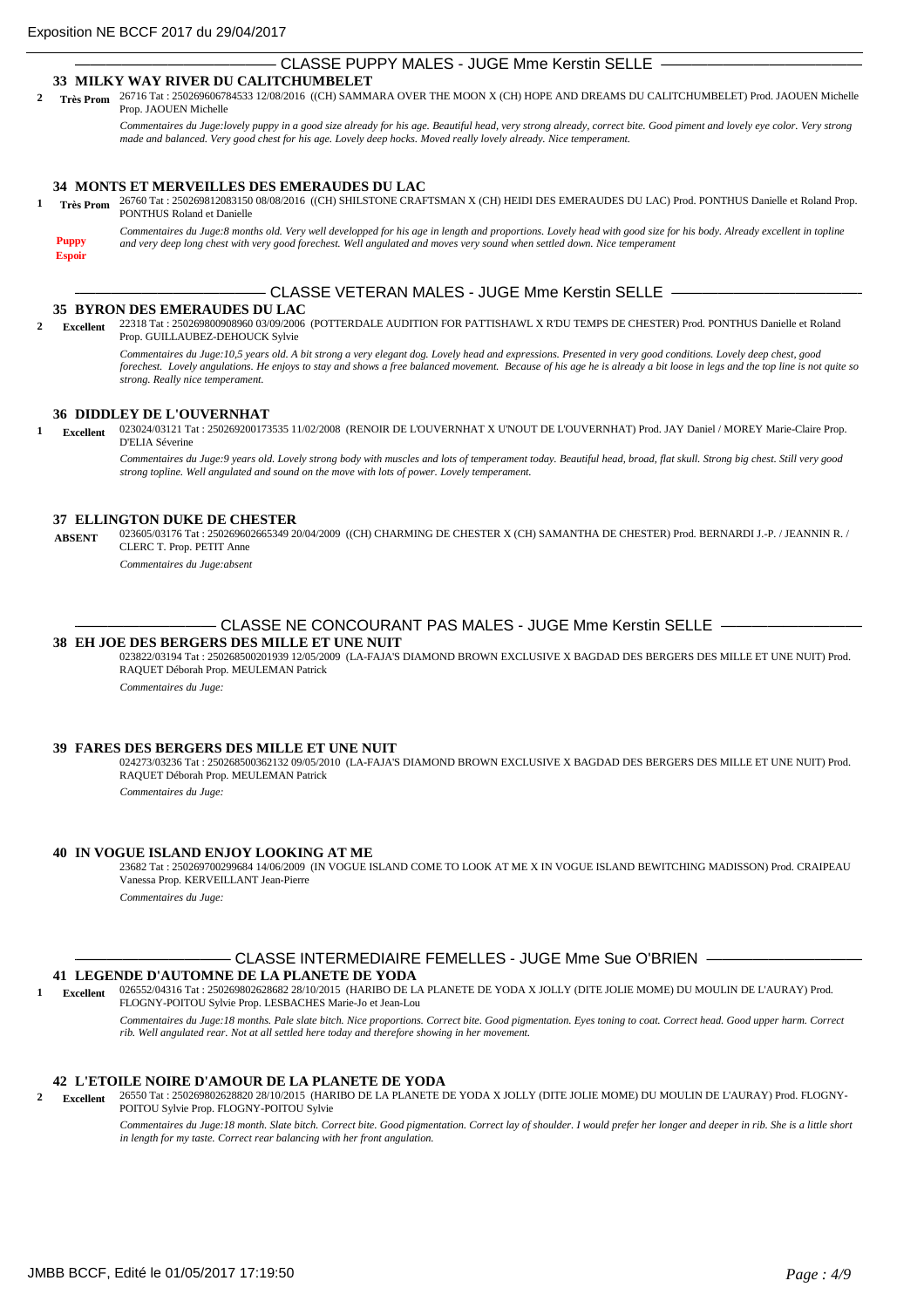## CLASSE OUVERTE FEMELLES - JUGE Mme Sue O'BRIEN

## **43 ALISTAIR'S XUBERANTLY HAPPY**

37498/2014 Tat : 752098100659864 02/05/2014 ((CH) LARKANGEN'S AIMING FOR THE STARS X (CH) MALANDEX XPATRIAT ) Prod. ANDERSON Prop. RAQUET Déborah  **Excellent**

*Commentaires du Juge:very feminine slate bitch of lovely breed type. Sweetest of expressions. Dark eye and good proportion head. Great bite. Very good arched neck. Excellent front and good rear. Loved her high to length proportions. Moves well.*

### **44 FIRSTPRIZEBEARS OLIVIA NEWTON JOHN**

1155312 Tat : 947000000487941 24/02/2015 (LARKANGEN'S AT FIRSTICEBEARS X FIRSTPRIZEBEARS JADE JAGGER ) Prod. LOEST Cornelia Prop. RAQUET Déborah  **Excellent**

*Commentaires du Juge:pleasing blue tri bitch with eye color toning with her coat. Great bite. Good reach of neck, good upper arm. Correct proportions of the rib cage. Well balanced for herself. Just over angulated in the rear. Well presented. Moves well.*

#### **45 GLAMOUR DE CHESTER**

025001/04151 Tat : 250269604306510 21/11/2011 (VALET-DE-COEUR DE CHESTER X B. COMME BARDOT DE CHESTER) Prod. BERNARDI / CLERC / COPY / MAZIER Prop. MANSUY Gérard et Virginie  **Excellent**

*Commentaires du Juge:blue bitch with pleasing head and expressions. Eye color toning with her blue coat. Correct bite. Good length of neck, would prefer better*  $\epsilon$ *angulation to her upper arm. Very correct length. Moved well but a little unsettled here today.*

#### **46 GLENN DES BERGERS DES MILLE ET UNE NUIT**

024582/04099 Tat : 250269604116925 21/01/2011 (EL PASO DES BERGERS DES MILLE ET UNE NUIT X BRITANY DES BERGERS DES MILLE ET UNE NUIT) Prod. RAQUET Déborah Prop. FARNY Jean-Luc  **Excellent**

Commentaires du Juge: 6 year old brown bitch. Feminine head and expressions. Very good pigment. Eye color toning to her coat. Good reach of neck, good lay of *shoulder. Correct high to length proportions needs to settle on the move.*

### **47 GLENSPEY BLUEBERRY BLOSSOM**

30693/2013 Tat : 977200008313755 02/05/2013 (ALISTAIR´S QUAGMIRE X (CH) SHETLANAS FOCUS OF ATTENTION) Prod. STEEN JENSEN Franck / NYDAHL James Prop. BRULBAULT Patrick  **Excellent**

*Commentaires du Juge:5 year old blue bitch with pleasing breed type. Great head and expression. Would prefer a deeper and longer ribcage. Just losing her topline here today. Moves out well.*

#### **48 GOSSIP DE CHESTER**

024907/04122 Tat : 250269604344504 25/08/2011 (VICTORY WIND'S DUNCAN MCLEOD X EPICE DE CHESTER) Prod. BERNARDI / CLERC / COPY / MAZIER Prop. MANSUY Gérard et Virginie  **Excellent**

*Commentaires du Juge:very lovely slate bitch with very feminine head and expression. Eyes toning to her coat. Correct bite. Correct length to high. Good lay shoulder, correct upper harm. Correct deep rib. I loved her breed type. Good rear angulation. Moved with reach and drive but just kicking up with her rear on the move here today.*

#### **49 GRAINNE DE COTTON DE L'OUVERNHAT**

024679/04090 Tat : 250269500430374 17/04/2011 (DREAMER DE L'OUVERNHAT X COTTON DE L'OUVERNHAT) Prod. JAY Daniel / MOREY Marie-Claire Prop. PROUTEAU Marie-Pierre  **Très Bon**

*Commentaires du Juge:6 year old slate bitch. Feminine head and expression, she has lovely breed type. Good eye color. She is just losing her topline here today. I would prefer a better shape rib on her and for her to be longer in back. Moved out well but on 2 tracks.*

#### **50 HARLEY DE L'OUVERNHAT**

025182/04153 Tat : 250269500527972 11/06/2012 ((CH) OUR OWN SURPRISE LOUIS ARMSTRONG X DS DE L'OUVERNHAT) Prod. JAY Daniel / MOREY Marie-Claire Prop. GORNIK Dominique  **Excellent**

*Commentaires du Juge:dark slate bitch, 3 years. Correct head and expression. Good bite and pigment. Pleasing length of neck and good topline. I would just prefer a better shaped ribcage. Well angulated rear. She moved out well. Need her "jacket" to complete the picture.*

## **51 HORS SERIE DES EMERAUDES DU LAC**

025228/04168 Tat : 250269802046394 20/06/2012 (MOONHILL POWER OF DREAMZ X KINDLE PASSION SI JOLIE EMERAUDES DU LAC) Prod. PONTHUS Danielle et Roland Prop. BLUSSEAU-BOURCIER Jean-Marie et Christine  **Excellent**

*Commentaires du Juge:very feminite slate bitch with good pigmentation, correct bite, pleasing eye colored. I love her breed type and her 5/4 proportion. Good reach of neck, good length shoulder, great length of rib but not quite the shape we require. Well angulated rear. A little unsettled on the move.*

## **52 IN VOGUE ISLAND GET A SWEET DREAM**

024686/04288 Tat : 250268720049550 14/04/2011 (UBAC DES MONTS DE GATINE X IN VOGUE ISLAND COME TO SEE ME) Prod. CRAIPEAU Vanessa Prop. CRAIPEAU Vanessa  **Excellent**

*Commentaires du Juge:dark slate bitch. Correct head and bite. Would prefer sligtly darker eyes toning to her dark coat. She is well constructed, flowing neck into well placed shoulders. Good upper harm and really ribcage in both length and depth. I like her hight to length proportions. On the move, she moved out well but going away she is untidy behind*

## **53 IN VOGUE ISLAND I LOOK HOPEFUL**

25652 Tat : 250268711016719 26/08/2013 ((CH) IN VOGUE ISLAND COME TO LOOK AT ME X (CH) LUM-BI-NI HOPEFUL FAMOUS) Prod. CRAIPEAU Vanessa Prop. CRAIPEAU Vanessa **4 Excellent**

*Commentaires du Juge:Dark slate quality bitch. I really like her 5/4 proportion, breed type and hight to length. Good bite, dark eyes giving her a melting expression. Arched neck, good lay of shoulder, good upper harm. Would just prefer deeper rib cage. Very balanced through out. Good rear angulation, a purpose full mover, moves with reach and drive. She is lovely.*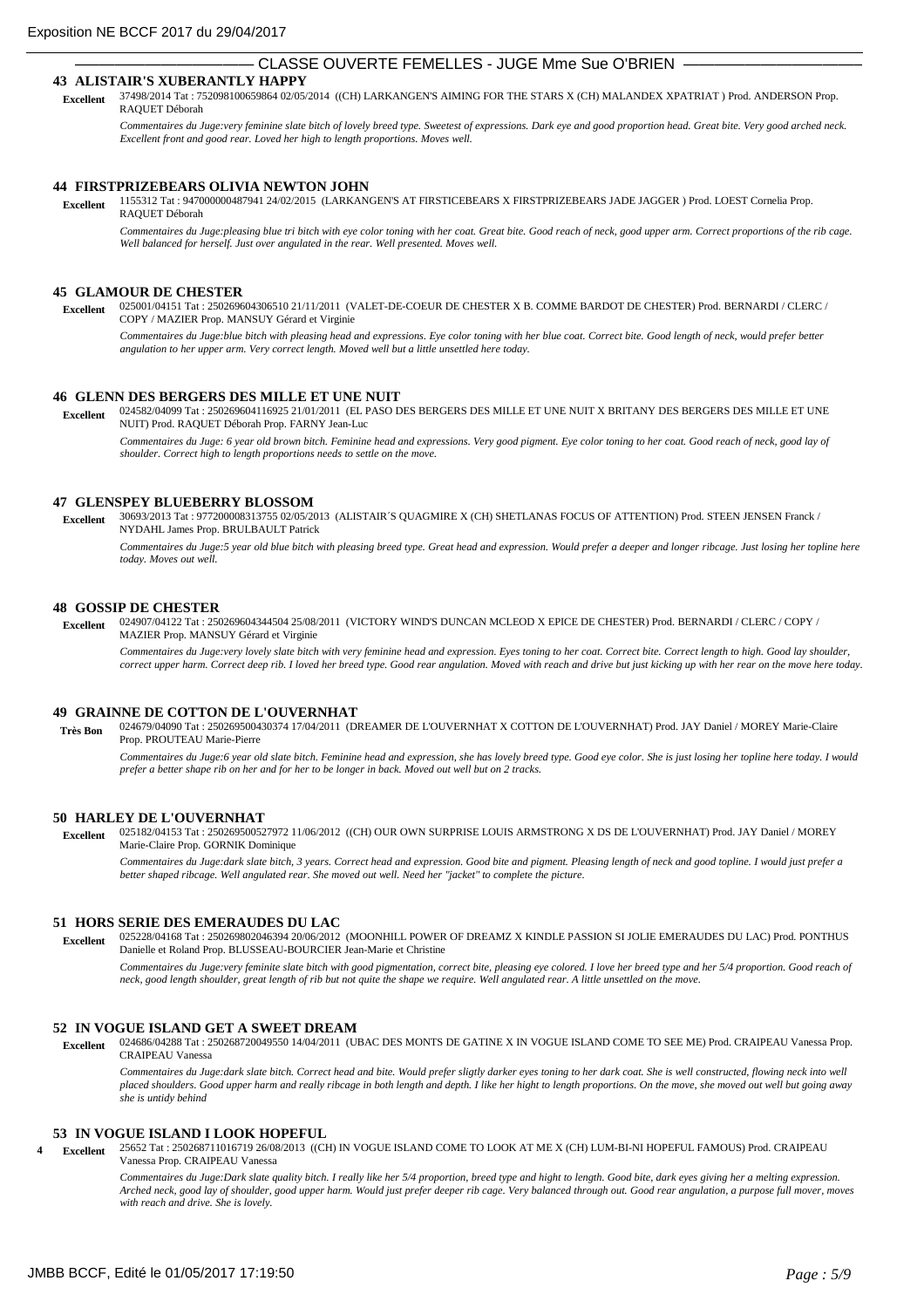#### **54 JAYME DE L'OUVERNHAT**

026099/04265 Tat : 250268500776788 23/09/2014 ((CH) OUR OWN SURPRISE LOUIS ARMSTRONG X EARL GREY DE L'OUVERNHAT) Prod. JAY Daniel / MOREY Marie-Claire Prop. JAY Daniel / MOREY Marie-Claire  **Excellent**

Commentaires du Juge:2 year old slate bitch. Pleasing head and expression. Correct bite. Good reach of neck great lay of shoulder. Would prefer more angle in her *upper harm and more length to her rib. Well angulated rear. Not easy to assess her movement as she needs more ring training.*

#### **55 JE SUIS UNE ELFE DU MANOIR DES LUCIOLES**

026111/04287 Tat : 250269606218953 19/12/2014 (SOMETHING ELSE TOO MUCH X SOMETHING ELSE DEANNA ) Prod. BRANCHE Armelle Prop. BRANCHE Armelle  **Très Bon**

Commentaires du Juge:2 year old slate bitch. Very sweet feminine expression. Super dark eyes. Great bite. At the moment she needs to mature in body and she needs the *jacket to complete the picture. She is lacking depth of rib. I like her high to length proportion and she has good rear angulations. Moved out well.*

#### **56 J'EN AI REVE DES EMERAUDES DU LAC**

026088/04292 Tat : 250269810555149 24/11/2014 (H'OMBRE DU SOIR DES EMERAUDES DU LAC X FLAGRANT DÉLICE DES EMERAUDES DU LAC) Prod. **3 Excellent** PONTHUS Danielle et Roland Prop. PONTHUS Roland et Danielle

*Commentaires du Juge:super quality brown bitch. Good pigmentation and eye color toned to her coat. She is very nice to go over. And has lovely breed type. Good reach of neck good lay of shoulder very good upper harm angulations. Good rib in length and shaped. Front and rear angulations very balanced with each other. Well presented here today. I like her 5/4 proportions.*

## **57 JOLIE MOME DE CHESTER**

025939/04272 Tat : 250268731124086 09/03/2014 (SEAGULL LET'S TALK ABOUT IT X GIVENCHY DE CHESTER) Prod. BERNARDI / CLERC / COPY / MAZIER Prop. MARIE Alice **2 Excellent RCACS**

*Commentaires du Juge:very lovely dark slate bitch. I loved her 5/4 proportions. Pleasing head and expression. Super dark eye. Great bite. Arched neck leading to good lay of shoulder. Good forechest. Great rib in both length and depth. Low set hocks. She was moving here today with reach and drive.*

### **58 JOLLY DU MOULIN DE L'AURAY**

025834/04244 Tat : 250269802342125 19/05/2014 (DREAM FROM HIGHLAND'S VOUTCHER X HAYA DES PRAIRIES DE LA GUYONNE) Prod. VERNET Béatrice Prop. FLOGNY-POITOU Sylvie  **Très Bon**

*Commentaires du Juge:dark slate bitch, 3 years old. Her eye color is slightly light and not giving such a soft expression. She is a little coarse in shoulder has a good upper harm and good length of rib. A ribcage should be more pear shaped. Well angulated rear. Not settling on the move. And moving on 2 tracks.*

## **59 JOYE DU MANOIR DES LUCIOLES**

025789/04243 Tat : 250269606135811 25/04/2014 (FLEMING DU MANOIR DES LUCIOLES X FAVORITE DE CHESTER) Prod. BRANCHE Armelle Prop. BRANCHE Armelle  **Très Bon**

*Commentaires du Juge:3 year old slate bitch. Pleasing head and expression. Good lay of shoulder and correct rear angulation. A little lacking in both depth and length of rib. I like her high to length proportion. She needs a jacket to look the part here today. Moved out well.*

#### **60 LABELLEDECADIX DES BERGERS DES MILLE ET UNE NUIT**

026218/04309 Tat : 250268600047639 12/03/2015 (BEARDMARKED'S SIGHT FOR SORE EYES X (CH) GODIVA DES BERGERS DES MILLE ET UNE NUIT) Prod. RAQUET Déborah Prop. RAQUET Déborah  **Excellent**

*Commentaires du Juge:2 year old brown bitch. Really lovely quality. Loved her head and expression. Good stop. Very feminine face. Great bite. Good pigment. She is very correct trhouhout with arched neck, super lay of shoulder. Depth of chest and correct upper harm angulation. Very good rib in both length and depth, very balanced for her self. Not over done in anyway with very good rear angulation. Loved her breed type. When she was slowed downed she move splendly.*

## **61 LEGENDE DE CHESTER**

026292/04321 Tat : 250268712304553 25/04/2015 (SAMMARA OVER THE MOON X EPICE DE CHESTER) Prod. BERNARDI / CLERC / COPY / MAZIER Prop. **MAZIER Virginie 1 Excellent CACS**

*Commentaires du Juge:another really lovely slate bitch. Feminine expression coming from super dark eyes. Great bite, good pigmentation. She is very nice to go over*  with good reach of neck, good lay of shoulder and good upper arm. She has a correct rib in both depth and length lovely breed type. Good rear angulation matching her *forehand. Moved with reach and drive and without exageration.*

#### **BOS**

#### **62 LOVE ME DO DU CALITCHUMBELET**

026234/04289 Tat : 250269606377322 29/03/2015 (SAMMARA OVER THE MOON X BREAKSEA KIND OF MAGIC) Prod. JAOUEN Michelle Prop. FOLTYNOVA Lucie  **Excellent**

*Commentaires du Juge:2 year old slate bitch with great bite and pigment. Her eyes could be a little darke to give her a softer expression. Pleasing to go over as she a good reach of neck and lay of shoulder and a correct rib. On the move, she lackes reach and drive and a little closed behind. Sympathicaly handled*

#### **63 VICTORY WIND'S JESSIE J**

025774/04228 Tat : 250268711116753 21/02/2014 (PHILEMON SIXTH SENSE X CIEL DE CHESTER) Prod. PAIN Jérôme / GARCIA Audrey Prop. PAGNIER  **Excellent** Christine

Commentaires du Juge:feminine slate bitch with pleasing head and expression. I would prefer a slightly darker eye. Good bite. Good lay of shoulder and would prefer *more angled to her upper arm. Adequant length and shape of rib. Well angulated rear. I would like to see a little more reach and drive in her movement.*

## ——————————————— CLASSE TRAVAIL FEMELLES - JUGE Mme Sue O'BRIEN ———————————————

## **64 GITANE DES EMERAUDES DU LAC**

024637/04092 Tat : 250269801546998 26/02/2011 ((CH) VAN DYCK BROWN DE CHESTER X (CH) BRIN-DE-FILLE DES EMERAUDES DU LAC) Prod. PONTHUS Danielle et Roland Prop. UHRIG Agnès et Christian **1 Excellent**

*Commentaires du Juge:6 year old plain brown girl with sweet expression and eyes toning to her coat. Good pigment. Good lay of shoulder good length for back and good topline. I would prefer more angle to her upper arm. Great rib and good rear angulation. Very sound on the move every pawn landing at the right place*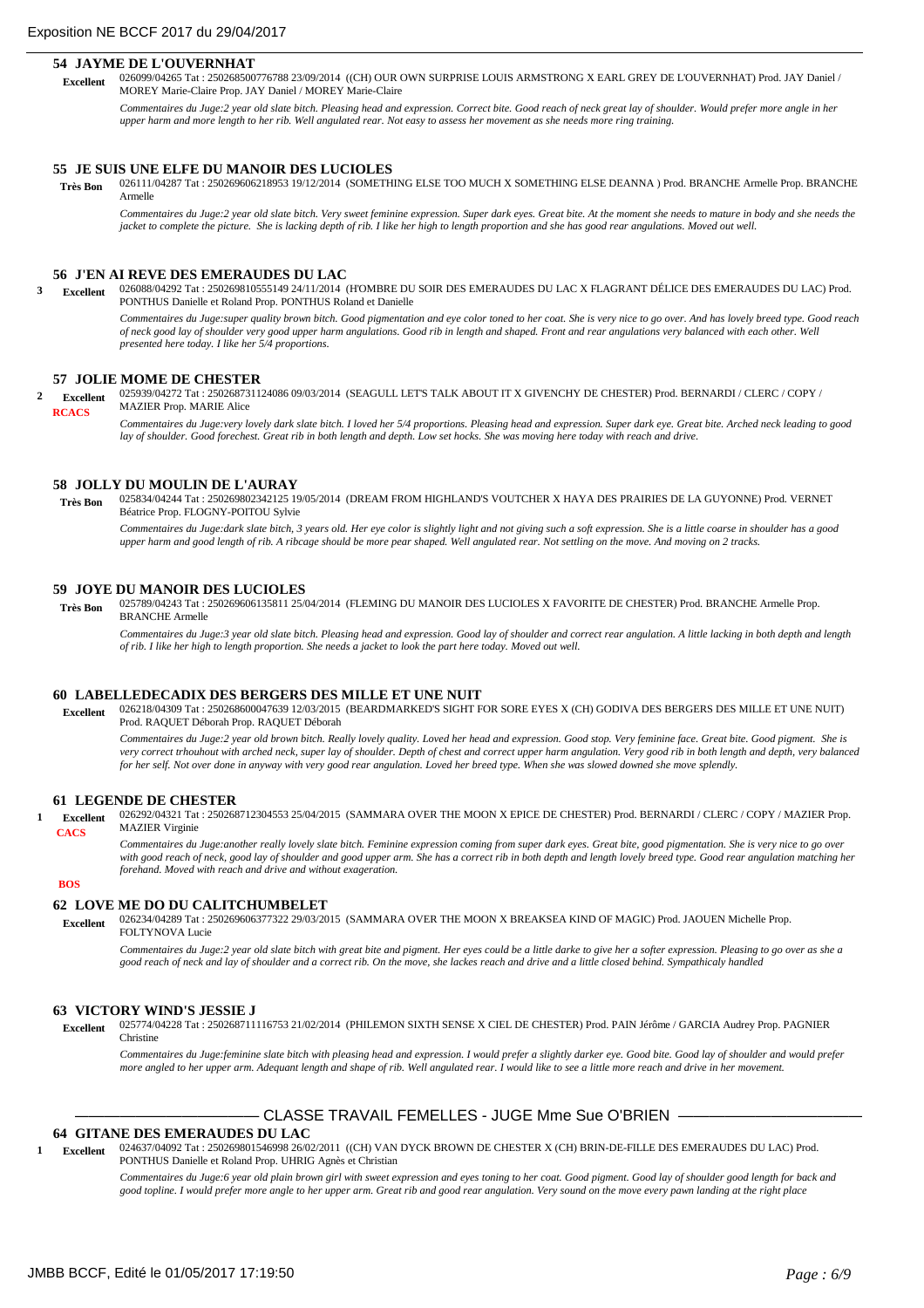## CLASSE CHAMPION FEMELLES - JUGE Mme Sue O'BRIEN

### **65 ENGIE DE L'OUVERNHAT**

023992/04027 Tat : 250269201022210 12/12/2009 (BEAU BRUN DE L'OUVERNHAT X VENUS DE L'OUVERNHAT) Prod. JAY Daniel / MOREY Marie-Claire Prop. LEMOINE Valérie **2 Excellent**

*Commentaires du Juge:7 year old brown quality bitch with feminine head and expression. Good pigment. Correct bite. Good lay of shoulder, good upper arm. Ribcage could be a little deeper. Well angulated rear. Her very full coat is slightly obscuring of outline which is a shame. Moved with animation.*

#### **66 JOA DE CHESTER**

025872/04276 Tat : 250268711150655 11/04/2014 ((CH) CHARMING DE CHESTER X CHESNZOTT'S APHRODITE) Prod. BERNARDI / CLERC / COPY / MAZIER Prop. FOUCHER Christelle **1 Excellent**

*Commentaires du Juge:3 year old dark slate bitch. Pleasing head and expression, her eyes could be a little darker to match the coat. Great bite, great lay of shoulder. Good length of rib that could be a little deeper. I like her 5/4 proportions. Moved good reach and drive.*

## CLASSE JEUNE FEMELLES - JUGE Mme Sue O'BRIEN -

### **67 LOLITA LOS PITCHOUS BRENSOL**

26505 Tat : 250268500985240 01/12/2015 (FREDDIE MERCURY A KING-OF-MAGIC DE CHESTER X GRAINNE DE COTTON DE L'OUVERNHAT) Prod. PROUTEAU / LANGLOIS-LEBLANC Prop. SALOMON Odile **2 Excellent**

> *Commentaires du Juge:very lovely and correct blue young bitch (14 months) eyes toning with her blue coat. Strong pigmentation. Very nice to go over. Good reach of neck. Well layed shoulder. Very good upper arm angulation and balanced with her rear. Good forechest and deep ribcage. Very nice breed type. She moved well*

## **68 MARILOU DU DOMAINE DE GOTHAM**

26671 Tat : 250268500908795 22/04/2016 (POTTERDALE DARK DIAMOND X JOLIE MOME DE CHESTER) Prod. MARIE Alice Prop. BERNARDI / CLERC / **COPY 1 Excellent**

*Commentaires du Juge:eye catching dark slate bitch (12 months). Dark brown eye giving a very soft expression. Good stop, nicely balanced, feminine head. Good bite. She is very nicely put together all through arched neck, well angulated upper arm. Good length of rib. Good topline, well angulated rear. Moved with long reaching strides, just needs to tighten in hock behind.*

### **BIS JUNIOR Avenir**

**Jeune**

## **69 MAZARINE DE CHESTER**

26795 Tat : 250268731599893 20/06/2016 (SEAGULL LET'S TALK ABOUT IT X IMAGE DE CHESTER) Prod. BERNARDI / CLERC / COPY / MAZIER Prop. LEMOINE Valérie **ABSENT**

*Commentaires du Juge:absent*

## **70 MINELE DE L'OUVERNHAT**

26813 Tat : 250268501121669 17/07/2016 (OUR OWN SURPRISE LOUIS ARMSTRONG X DS DE L'OUVERNHAT) Prod. JAY Daniel / MOREY Marie-Claire Prop. JAY Daniel / MOREY Marie-Claire **4 Excellent**

*Commentaires du Juge:9 months young brown bitch of a pleasing and feminine type with good pigmentation and good bite. Great lay of shoulder. Ribcage needs to deepen. I like her overall making shape and she moves with reach and drive but looked a baby in this class.*

## **71 MISS MANANA DU PARADIS DES COEURS TENDRES**

26679 Tat : 250269606704923 27/06/2016 (SEAGULL LET'S TALK ABOUT IT X VICTORY WIND'S JESSIE J) Prod. PAGNIER Christine Prop. PAGNIER Christine **3 Excellent**

*Commentaires du Juge:9 months. Feminine head and expression. Very good pigment and a appealing overall type. She has a good overall body developing with a pleasing outline and correct hight / length ratio. Good lay of shoulder. Good upper arm. And well balanced rear. Covered the ground on the move.*

#### **72 MY FAIR LADY MOON FLOWER DE LA PLANETE DE YODA**

26541 Tat : 250269802663893 28/02/2016 (GRAND CRU DES BERGERS DES MILLE ET UNE NUIT X FIRST LADY CHANEL DE LA PLANETE DE YODA) Prod. FLOGNY-POITOU Sylvie Prop. FLOGNY-POITOU Sylvie  **Excellent**

*Commentaires du Juge:13 months. Fawn young bitch. Eye color toning to coat. Very good pigmentation. Her skull needs to broad at the moment. She is very over weight and this is spoiling her outline. Both standing and on the move.*

# CLASSE PUPPY FEMELLES - JUGE Mme Sue O'BRIEN -

## **73 MARQUISE-DES-ANGES DES EMERAUDES DU LAC**

26763 Tat : 250269811303338 08/08/2016 (SHILSTONE CRAFTSMAN X HEIDI DES EMERAUDES DU LAC) Prod. PONTHUS Danielle et Roland Prop. PONTHUS Roland et Danielle / VELAY-PEREZ Josie **1 Très Prom**

> *Commentaires du Juge:very appealing brown puppy bitch. Feminine head and expression, good bite and eye color but her pigment needs to develop on her lips. Good*  lay of shoulder, good upper arm angulation. Rib developed and correct for her age. Liked the high and length ratio, good rear angulation. Was well presented and moved *out well.*

## **74 MINI MISS DU MANOIR DES LUCIOLES**

26755 Tat : 250269606708045 26/09/2016 (FLEMING DU MANOIR DES LUCIOLES X SOMETHING ELSE INSOLENTE BEAUTE) Prod. BRANCHE Armelle **2 Très Prom** Prop. BRANCHE Armelle

> *Commentaires du Juge:7 months dark slate puppy bitch with feminine head, very good pigment and lovely dark eyes toning with her dark coat. Adequat lay of shoulder*  and upper arm. Her rib will mature with age and for me she is a little over angulated at the rear and her movement when going away is untidy for the moment, she needs *to tighten in hocks.*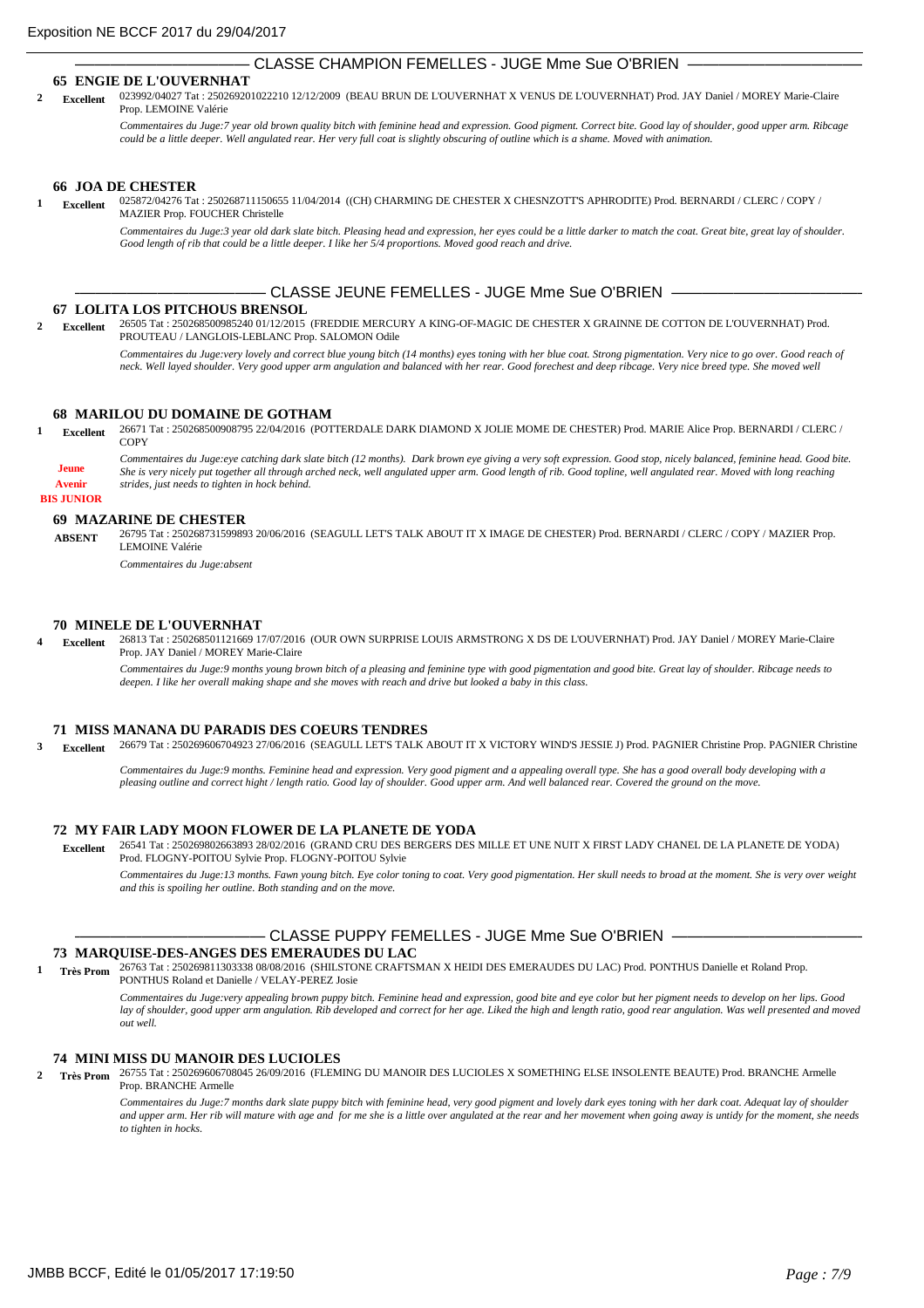## CLASSE REPRODUCTRICE FEMELLES - JUGE Mme Sue O'BRIEN

### **75 DS DE L'OUVERNHAT**

022972/03906 Tat : 250269200130707 27/01/2008 (VALERE DE L'OUVERNHAT X VENUS DE L'OUVERNHAT) Prod. JAY Daniel / MOREY Marie-Claire Prop. GORNIK Dominique **3 Excellent**

> *Commentaires du Juge:5 year old bitch of a reach brown color. Sweet expression great eye, good pigmentation, dark eyes. Good overall construction, would just prefer her a little longer in back. Moved out well, very out of coat at the moment.*

#### **76 FLAGRANT DELICE DES EMERAUDES DU LAC**

024107/04065 Tat : 250269801462378 06/03/2010 ((CH) AU-FIL-DU-TEMPS DES EMERAUDES DU LAC X (CH) A LA FOLIE DES EMERAUDES DU LAC) Prod. PONTHUS Roland et Danielle Prop. HERGOTT Jacques / PONTHUS Danielle **1 Excellent**

*Commentaires du Juge:quality bitch super breed type. Il really love her 5/4 proportions feminine head, correct bite , good pigmentation and eyes toned to coat. Super construction throughout, good topline and in good coat conditions for a bitch who had recently welped. One the best movement of the day.*

### **77 HOPE AND DREAMS DU CALITCHUMBELET**

025085/04138 Tat : 250269604603566 20/03/2012 ((CH) POTTERDALE PRODIGY X (CH) BREAKSEA KIND OF MAGIC) Prod. JAOUEN Michelle Prop. JAOUEN Michelle **2 Excellent**

*Commentaires du Juge:another lovely quality bitch with pleasing head and expression. Good bite, good pigment. I would like a slightly darker eye. Good reach of neck,*  good lay of shoulder, adequat rib. I like 5/4 proportions she stands over plenty of ground. Very in tune with her handler. Moved out well. When moving away she is a little *close behind*

### **78 INTENSE PLAISIR DES EMERAUDES DU LAC**

025458/04198 Tat : 250269810028988 19/03/2013 (VOL-DE-NUIT DES EMERAUDES DU LAC X A LA FOLIE DES EMERAUDES DU LAC) Prod. PONTHUS Danielle et Roland Prop. BRANCHE Armelle  **Excellent**

*Commentaires du Juge:4 year old slate bitch. Good eye color toning with the coat. Good pigmentation and good bite. Good lay of shoulder adequant upper arm angulation. I would prefer a deeper pear shaped rib. She is a little over angulated at the rear, when moving away she is closed behind. She is having fun.*

## **79 SOMETHING ELSE INSOLENTE BEAUTE**

025541/04211 Tat : 250269606069455 24/06/2013 (TALRAZ MCLAREN X SOMETHING ELSE ELZA BRAUN) Prod. JENNY Josiane Prop. BRANCHE Armelle **4 Excellent**

*Commentaires du Juge:brown 4 year old brown bitch. Pleasing head and expression. Eyes toning to her brown coat. Good pigmentation. Good reach of neck but I would prefer a better angulated upper arm. She had adequat length and depth of rib. I would prefer her a little longer in back. Moved out well here today.*

# CLASSE VETERAN FEMELLES - JUGE Mme Sue O'BRIEN -

#### **80 BRIN-DE-FILLE DES EMERAUDES DU LAC**

022320/03776 Tat : 250269800908947 03/09/2006 ((CH) POTTERDALE AUDITION FOR PATTISHAWL X (CH) R'DU TEMPS DE CHESTER) Prod. PONTHUS Roland et Danielle Prop. PONTHUS Roland et Danielle **ABSENT**

*Commentaires du Juge:absent*

#### **81 CRYSTAL DE L'OUVERNHAT**

022804/03982 Tat : 250269200161043 15/09/2007 (UP (DIT ULYSSE) DU REPAIRE DES OURS X TWENTY ONE DE L'OUVERNHAT) Prod. JAY Daniel / MOREY Marie-Claire Prop. GORNIK Dominique **2 Excellent**

> *Commentaires du Juge: 10 year old slate bitch. Nice head proportions with good eye color, pigmentation and correct bite. Good reach of neck, good lay of shoulder, would like a little more angulation in her upper arm. Adequat rib, well angulated rear, good overall length at back. Just losing her topline on occasions. Moved soundly today.*

#### **82 EPICE DE CHESTER**

023626/03959 Tat : 250269602341894 20/02/2009 (ATTILA DE CHESTER X B. COMME BARDOT DE CHESTER) Prod. BERNARDI J.-P. / JEANNIN R. / CLERC T. Prop. MAZIER Virginie **1 Excellent**

*Commentaires du Juge:a lovely quality bitch of a very pleasing type. Really like her overall proportions and the amount of grounds she stands over. Sweetest of expression, really dark eye. Well proportionned feminine head, correct bite, good pigment. Lovelly arched neck flowing into well layed shoulders and correct upper arm.*  Old Scottish Beard Good rib in both depth and length. Correctly angulated rear. So sorry she was not sound on the move here today.

#### **83 SOMETHING ELSE DEANNA**

023099/03863 Tat : 2FWD 392 09/02/2008 (ONLY ONE DU MAS DE L'OISONNIERE X SOMETHING ELSE TRUE LOVE) Prod. JENNY Josiane Prop. BRANCHE Armelle **3 Excellent**

> Commentaires du Juge:9 year old slate bitch. Well balanced head, eye color toning to coat, good pigment and bite. She is just losing her topline here today but her *overall balance is good. Moved out well. She needs a jacket to complete the picture.*

## CLASSE VINTAGE FEMELLES - JUGE Mme Sue O'BRIEN -

## **84 ASTEROIDE DE LA PLANETE DE YODA**

021445/03653 Tat : 250269800705273 22/02/2005 (DIABOLO OF THE BLUE SUNSHINE X MONA-LISA DE LA FORET DES HAUTS DE GALGALS) Prod. FLOGNY-POITOU Sylvie Prop. FLOGNY-POITOU Sylvie **1 Excellent**

*Commentaires du Juge:a grand dog girl of 12 years, enjoying her day out. And going around the ring like a youngest. She has the sweetest expression, eye toning to coat. I love her breed type and her "joie de vivre".*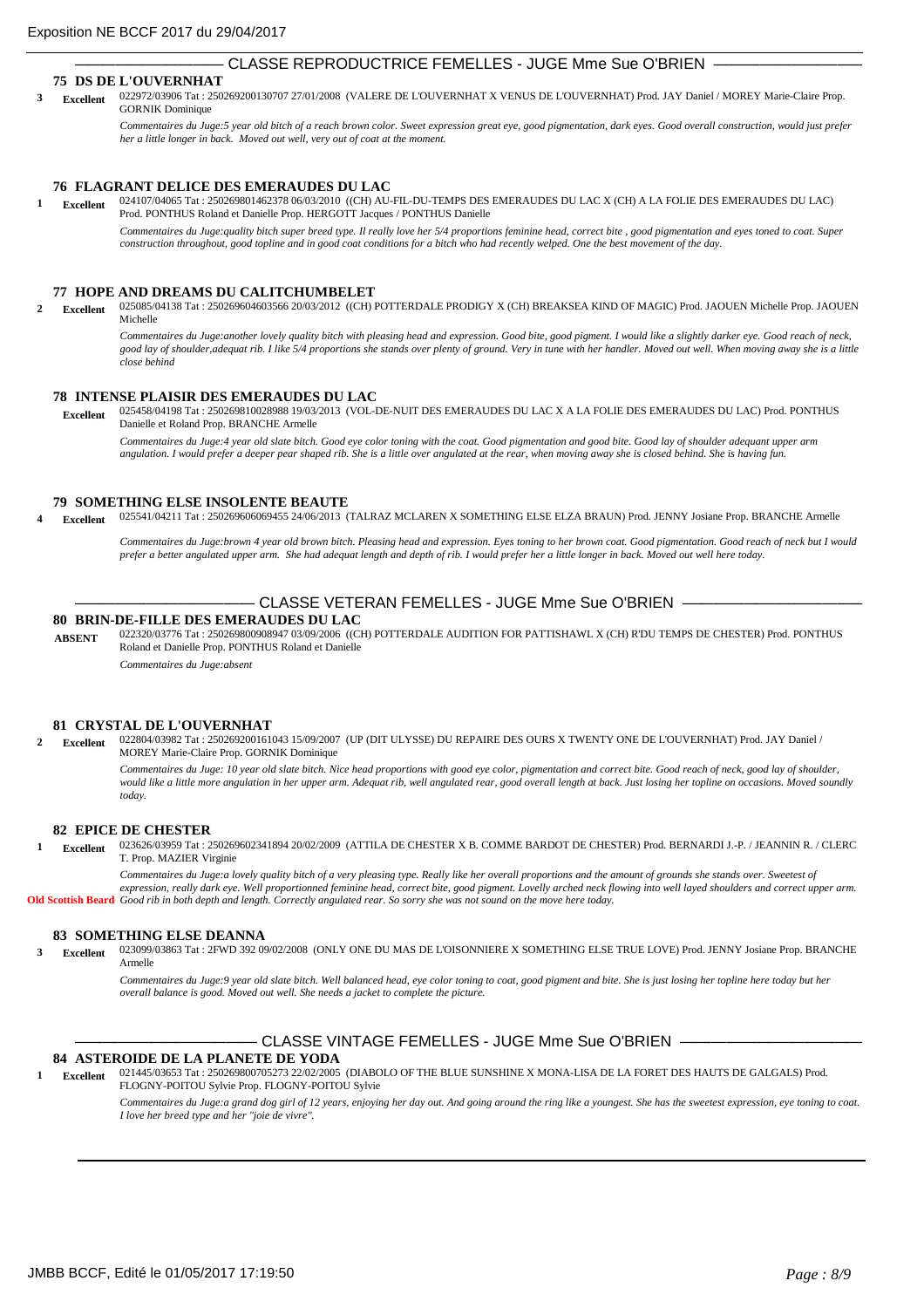- LOTS D'AFFIXE - JUGES Mme Sue O'BRIEN & Mme Kerstin SELLE —

- **1 Elevage DE CHESTER**
- **2 Elevage DES EMERAUDES DU LAC**

——————————————— COUPLE - JUGES Mme Sue O'BRIEN & Mme Kerstin SELLE ———————————

**1 Elevage DES EMERAUDES DU LAC**

**A SUIVRE LE TABLEAU RECAPITULATIF**



*Bearded Collie Club de France*





BIS BOS

CH IKAR DE CHESTER LEGENDE DE CHESTER